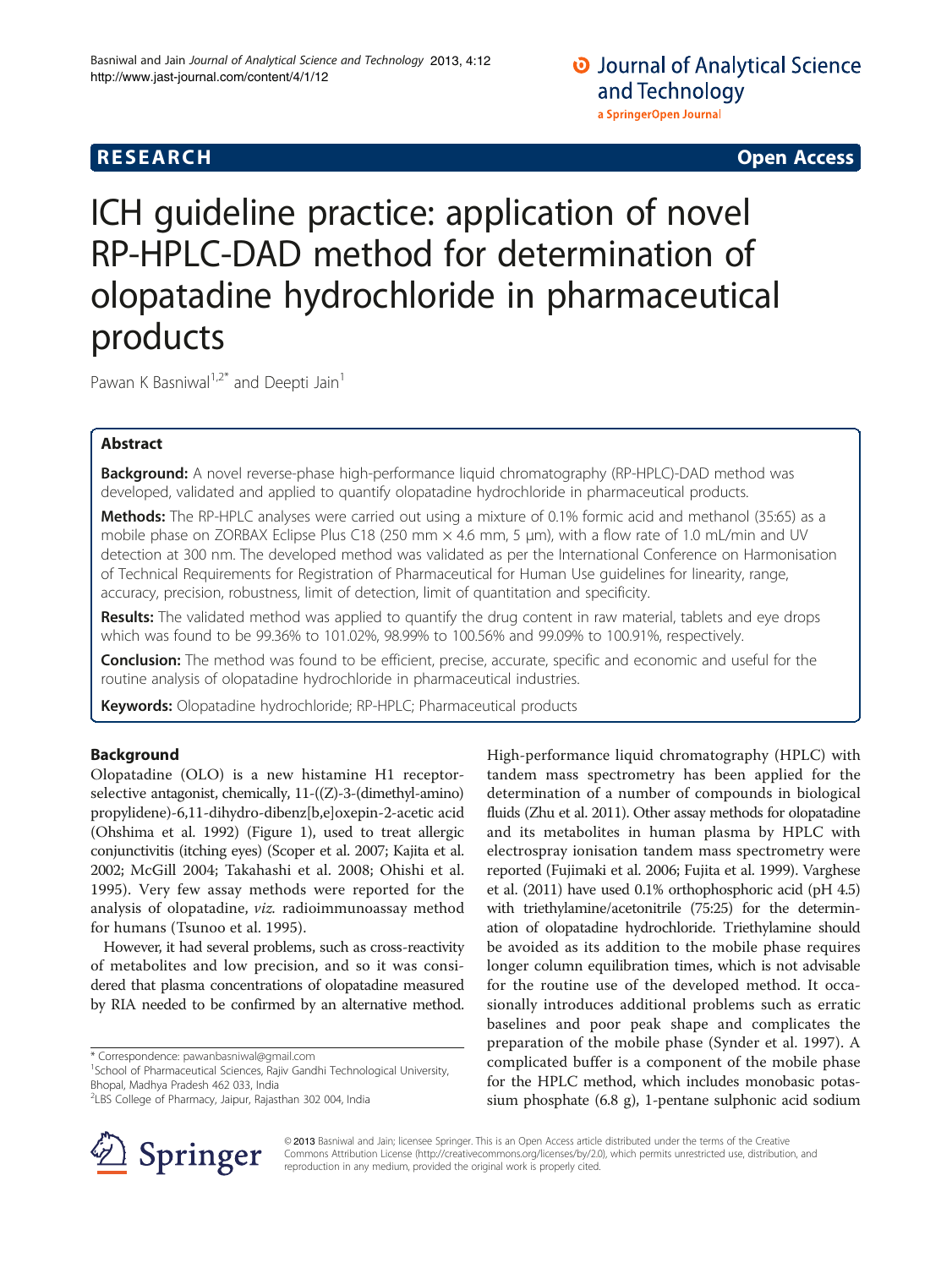<span id="page-1-0"></span>

Figure 1 Structure of olopatadine hydrochloride.

salt monohydrate (1.28 g) and triethylamine (3 mL), and the pH is adjusted to 3.0 with orthophosphoric acid (Rele and Warkar [2011\)](#page-5-0). Thus, both the above methods cannot be useful for routine analysis as tedious mobile phase composition and problem arise from triethylamine.

Hitherto, the objective of the present research work was to develop a simple, precise, accurate and fast reverse-phase high-performance liquid chromatography (RP-HPLC) assay method for the analysis of olopatadine hydrochloride in different pharmaceutical products including raw material, tablets and eye drops, and to compare the assay results by statistical analysis, which may be useful for routine analysis.

# **Methods**

# Instrumentation and chromatograph

The HPLC chromatograph used was Agilent Infinity 1260 series (Agilent Technologies, Inc., Santa Clara, CA, USA) equipped with 1260 binary pump VL (400 bar), 1260 manual injector (600 bar), Rheodyne 7725i seven-port sample injection valve with 20-μL fixed loop, ZORBAX Eclipse Plus C18 (250 mm × 4.6 mm, 5 μm), 1260 DAD VL, 20-Hz detector, standard flow cell (10 mm, 13 μL, 120 bar), OpenLab CDS EZChrom Ed. Workstation and syringe (50.0  $\mu$ L, FN, LC tip). All weighing for analysis was performed on Shimadzu electronic analytical balance AX-200 (Kyoto, Japan). Water used for analysis was prepared by triple distillation assembly. All dilutions, mobile phase and other solutions that were used for the analysis were filtered through a 0.2-μm nylon filter (Ultipor®N66 Nylon 6,6 membrane, Pall Sciences, Pall India Pvt. Ltd., Mumbai, India).

# Chemicals and reagent

The working standard used was OLO which was supplied by Ranbaxy Laboratories Limited (Gurgaon, Harayana, India) as a gift sample. Formic acid and methanol were procured from Merck Specialties Private Limited (Mumbai, India). The mobile phase was prepared from the combination of formic acid (0.1%) and methanol.

# Chromatography

Accurately weighed 50 mg of OLO was dissolved in 50% aqueous methanol to prepare stock I  $(1,000 \text{ µg/mL})$  in a 50-mL volumetric flask. Stock II (100 μg/mL) was prepared from stock I, which was used to prepare further dilutions containing 1, 5, 10, 15 and 20 μg/mL. All dilutions were filtered through the 0.2-μm nylon filter (Ultipor®N66 Nylon 6,6 membrane, Pall Sciences) and chromatographed by a set of conditions on Agilent Infinity 1260 series. The mixture of 0.1% formic acid and methanol (35:65) was used as the mobile phase for the elution of the drug on Zorbax Eclipse Plus C18 column (250 mm  $\times$  4.6 mm, 5 µm) at 1.0 mL/min flow rate. OLO was successfully eluted at 3.77 min with a run time of 7 min, and detection was performed using a photodiode array detector (PDA) at 300 nm.

# Method validation

According to the International Conference on Harmonisation of Technical Requirements for Registration of Pharmaceutical for Human Use (ICH) guidelines (ICH [2000a](#page-5-0), [b](#page-5-0)), the developed method was validated to assure the reliability of the results of analysis for the different parameters, viz. linearity, range, accuracy, precision, robustness, limit of quantization (LOQ), limit of detection (LOD) and specificity. Linearity was determined by serial dilutions (1 to 20 μg/mL) of the OLO in 50% aqueous methanol in triplicate. The range of OLO was validated between 5 and 15 μg/mL with triplicates of dilutions. The recovery method was used to determine the accuracy of the developed method by spiking the standard solution to the pre-analysed samples  $(5, 10 \text{ and } 15 \text{ µg/mL})$ , which was repeated six times. Repeatability and intermediate precision were studied to assure the precision of the method. Six replicates of the standard dilution  $(5 \mu g/mL)$  were chromatographed subsequently to assure repeatability, which were further chromatographed after 5 h to assure the stability of the drug in the solvent system. The standard dilutions were analysed by different analysts in subsequent days to study intermediate precision in the linearity range. A change in temperature (20°C, 25°C and 30°C) and acidic content of the aqueous part of the mobile phase (5% change in 0.1% aqueous formic acid) was observed. Different serial dilutions of OLO (0.1 to 1,000 ng/mL) were chromatographed to calculate the signal-to-noise ratio to determine LOD and LOQ. Alkaline-degraded OLO samples were chromatographed to ascertain the specificity of the developed method for OLO.

# Analysis of pharmaceutical products Raw material

As per the 'Chromatography' subsection, the samples of raw material have been prepared and analysed in the set of condition of analysis, which was repeated in six batches. The response to chromatographic analysis was used to calculate the concentration with the help of a regression equation.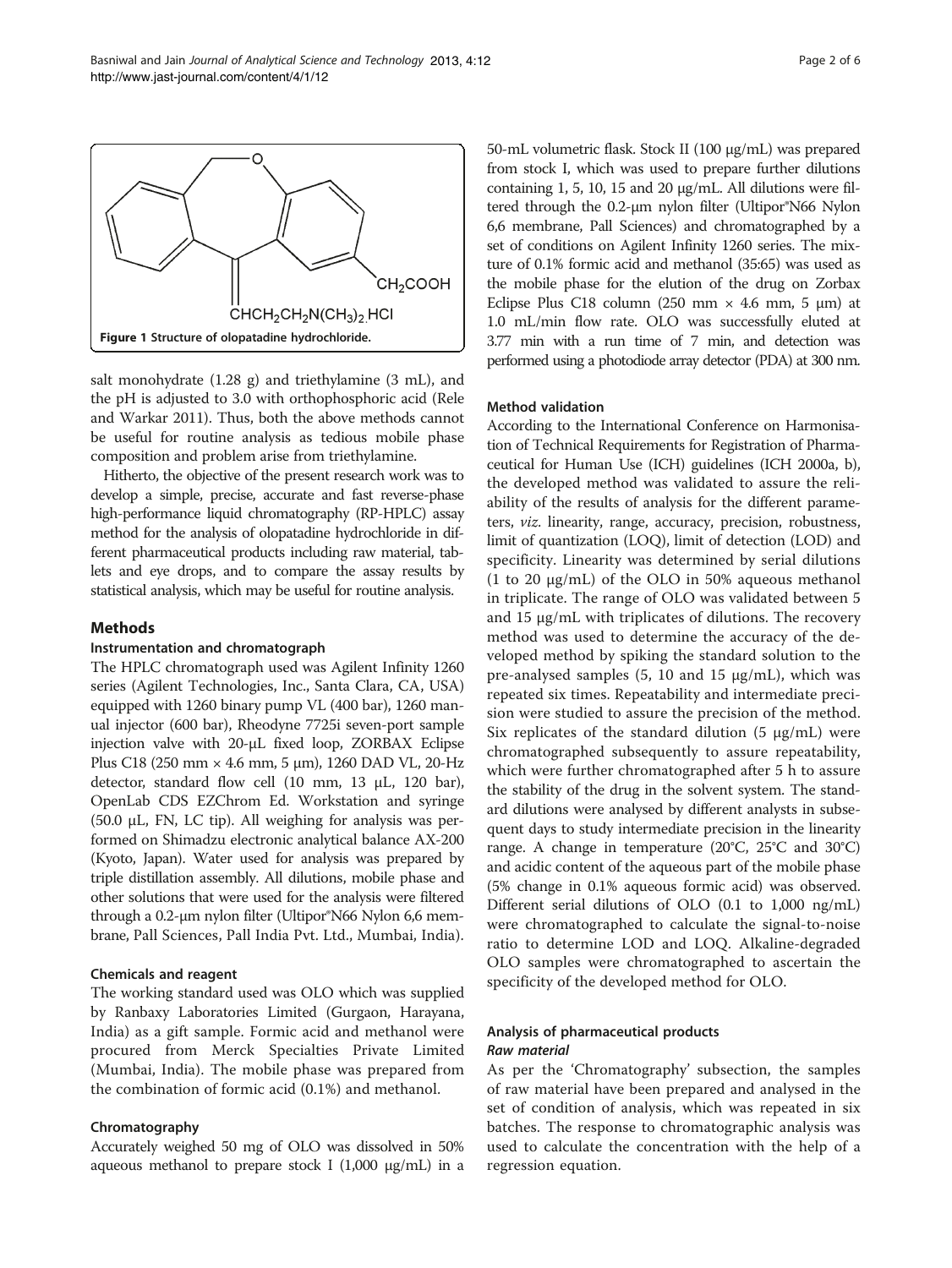<span id="page-2-0"></span>Basniwal and Jain Journal of Analytical Science and Technology 2013, 4:12 Page 3 of 6 <http://www.jast-journal.com/content/4/1/12>

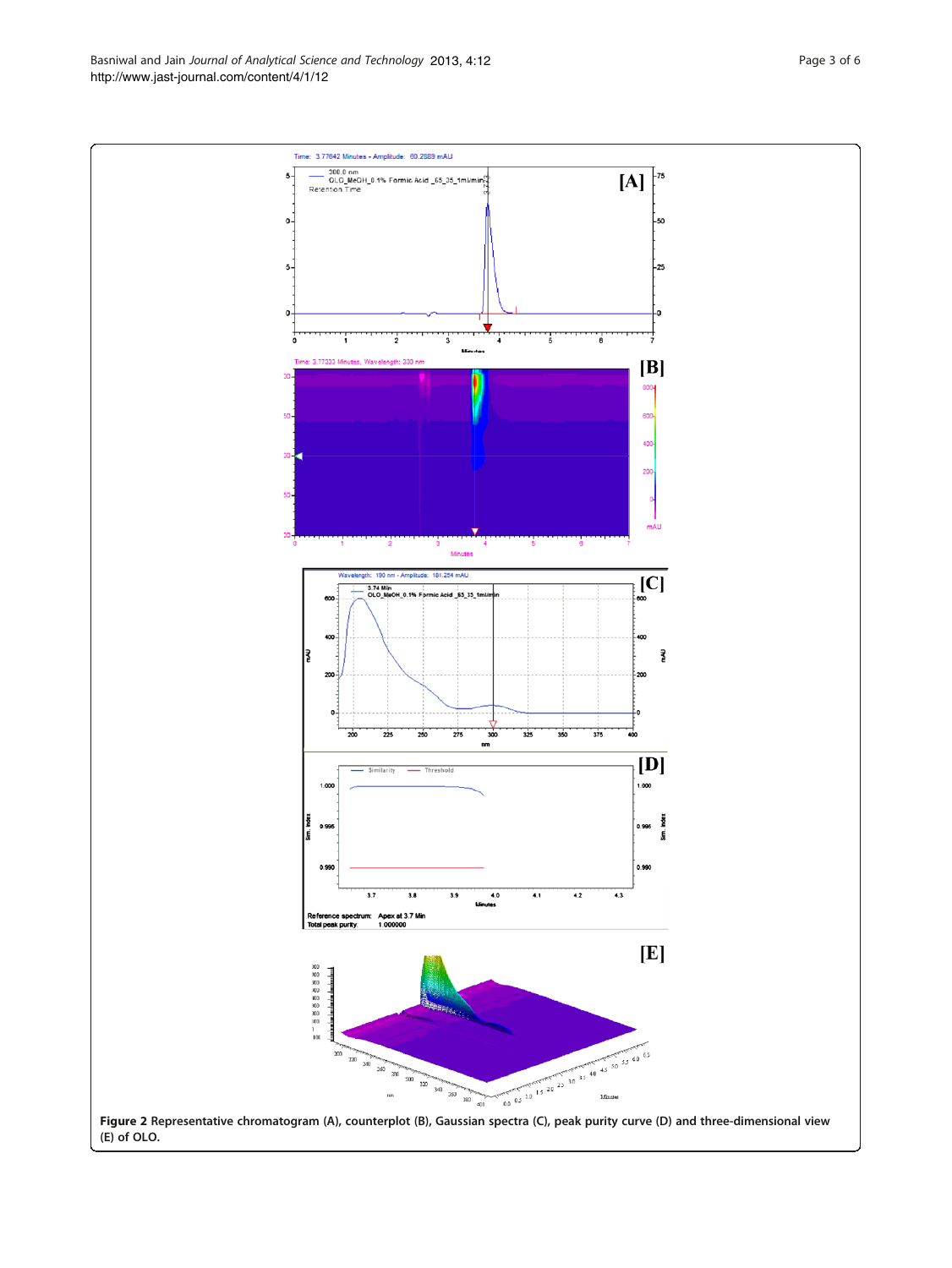# **Tablets**

Powdered tablets were weighed equivalently to 50 mg of OLO and sonicated to dissolve the drug content in methanol to extract the complete drug content from the tablet powder. The sonicated solution was filtered through Whatman filter no. 41 to remove the un-dissolved excipients of the tablet dosage form, and different serial dilutions were prepared by subsequent dilution with 50% aqueous methanol. All dilutions were filtered through the 0.2 μm nylon filter and chromatographed. The drug content was determined from the regression equation.

# Eye drops

An accurately measured volume of ophthalmic solution (Olodin, FDC Limited, Aurangabad, India), equivalent to about 10 mg of OLO, was transferred to a 100 mL 163 volumetric flask and diluted with diluent to the volume. The solution was mixed and sonicated for 10 min. An appropriate dilution was prepared from the stock solution and filtered (stock P, 100 μg/mL). Aliquots of stock P were diluted to get sample concentrations  $(5, 10 \text{ and } 15 \text{ µg/mL})$ in the range of linearity for the developed method and filtered through the 0.2 μm nylon filter. All these dilutions were chromatographed, and the area under the curve (AUC) of the peak of OLO was placed in the regression equation to get the concentration of the samples.

### Results and discussion

# Optimization of chromatography

The aim of this research work was to develop a novel RP-HPLC method for the determination of OLO in different matrices by eliminating the triethylamine component in the mobile phase, which improves the peak shape associated with other number of troubles to the column. Keeping the view of the results with triethylamine use in the mobile phase, the physical properties of OLO were used to improve the chromatographic parameters. On the basis of the solubility of OLO, different combinations of the mobile phase were tried to elute on C18 column. Broadening and splitting of the peak have been seen with the mixture of methanol and water (50:50) and the mixture of acetonitrile and water (50:50). The  $pK_a$  value (4.29) has been taken into account to design the mobile phase composition as OLO has a carboxylic group. So 0.1% formic acid was added to the aqueous phase of the mixture of acetonitrile and water (50:50), but the same broadening of peak with a little bit splitting of peak was observed. Tailing was found with the mixture of methanol and water (50:50) along with the acidic content of the aqueous phase which was improved by increasing the concentration of methanol content in the mobile phase. A very sharp peak shape was found with 70% content of methanol in the mobile phase, but it was merging with the diluent peak when a higher value was present at 60%. Thus, chromatographic conditions were concluded to be better than the reported methods.

The mixture of 0.1% formic acid and methanol (35:65) was selected to elute OLO on C18 column with 1 mL/min flow rate, where it was eluted at 3.77 min with acceptable peak shape and tailing factor (Figure [2](#page-2-0)A). A counterplot of the chromatogram was able to show the exact position of the elution point where time and wavelength cross each other (Figure [2B](#page-2-0)). The detection wavelength was 300 nm, which was the  $\lambda$ max of OLO (Figure [2](#page-2-0)C).

The peak purity of OLO in the chromatogram was 1 unit which was supported by the peak purity curve (Figure [2D](#page-2-0)). A three-dimensional view of the chromatogram was the proof for no interference to the peak of OLO (Figure [2E](#page-2-0)).

#### System suitability parameters

Acceptable system suitability results for a chromatographic run establish that the method is performing adequately and can be used to generate reportable data. It includes the number of theoretical plates, tailing factor, retention time and peak purity of the analyte. The number of theoretical plates for the C18 column was 8,578  $(n = 6)$  with an acceptable relative standard deviation (%RSD) value of 1.09, which indicates that the column performance was excellent. OLO should have tailing in the chromatogram on C18 column if the mobile phase is without diethylamine or triethylamine as it has a tertiary amino functional group. The formic acid content of the aqueous phase of the mobile phase was solved to have an acceptable limit of tailing factor (1.31) with a %RSD of 0.49. The retention time for OLO was 3.77 min in the 7 min run time of analysis. The peak purity of the OLO was always 1 at 3.77 min (Table 1).

#### Method validation

A linear relationship was found between the OLO concentrations and the response to chromatographic analysis which was demonstrated by high regression coefficients ( $r^2$  = 0.999) for the concentration of 1 to 20 µg/mL and the mean regression equation was found as  $AUC =$ 79,991 $X$  – 64,340. The working range for the drug was selected to be 5 to 15 μg/mL. Accuracy was investigated by the recovery of standard addition to pre-analysed samples which was near 100% with acceptable %RSD. Intra-day variation (repeatability) and intermediate

Table 1 System suitability parameters for OLO in 0.1% formic acid and methanol (35:65) on C18 column

| <b>Parameters</b>            | Value $(n = 6)$ | SD    | %RSD |  |
|------------------------------|-----------------|-------|------|--|
| Number of theoretical plates | 8.578           | 42.63 | 1 N9 |  |
| Tailing factor               | 131             | O 94  | 049  |  |
| RT (min)                     | 377             | 0046  | 0021 |  |
| Peak purity                  |                 |       |      |  |

SD standard deviation, RSD relative standard deviation, RT retention time.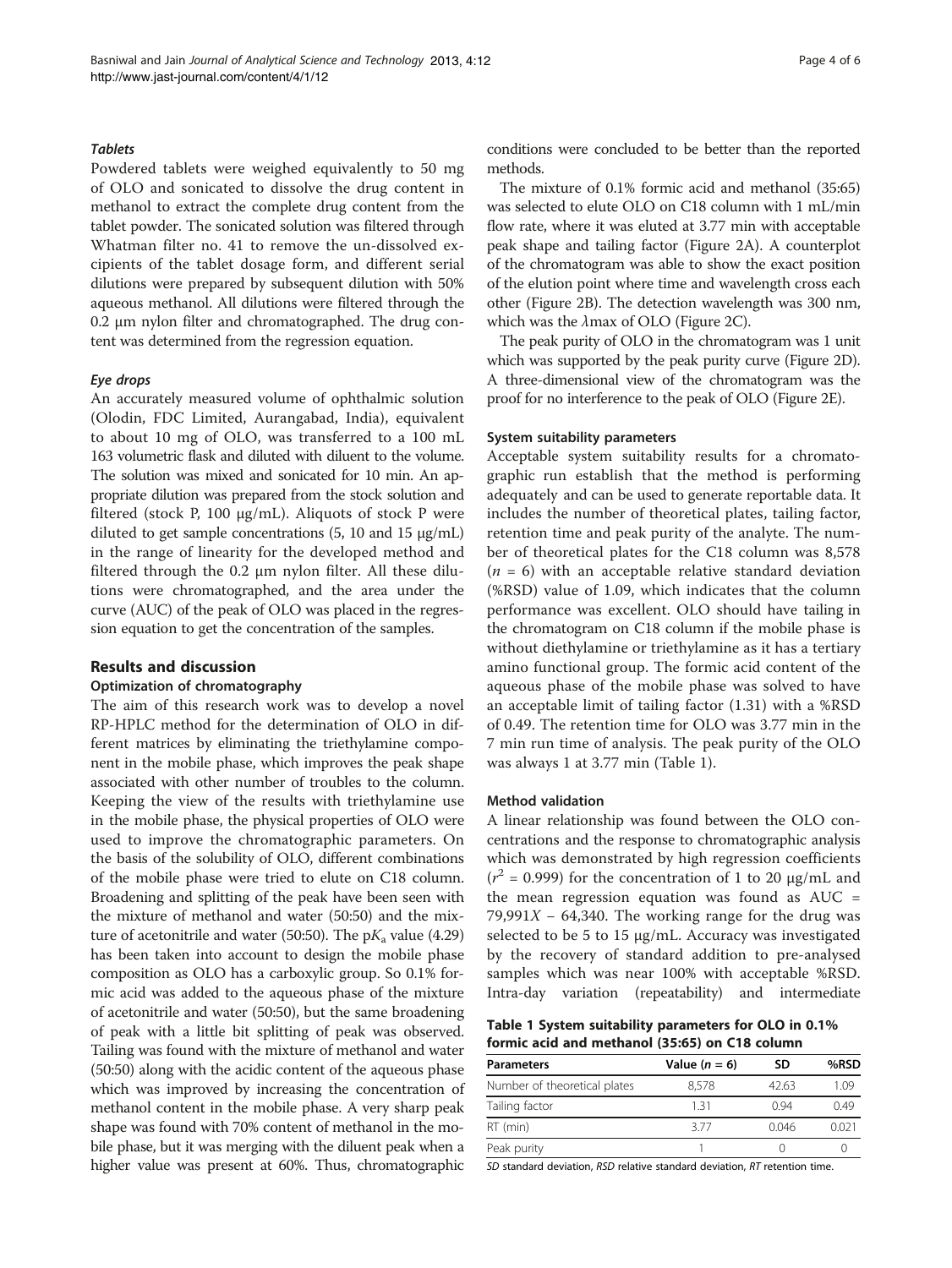Table 2 Validation parameters for olopatadine hydrochloride

| <b>Parameters</b>                     | Values <sup>a</sup> $\pm$ SD, $\pm$ %RSD                                                     |  |  |  |  |
|---------------------------------------|----------------------------------------------------------------------------------------------|--|--|--|--|
| Linearity                             | 1 to 20 $\mu$ g/mL                                                                           |  |  |  |  |
| Regression equation                   | $AUC = 79,991X - 64,340$                                                                     |  |  |  |  |
| Correlation coefficient               | $r' = 0.999 \pm 0.001$ , $\pm 0.100$                                                         |  |  |  |  |
| Range                                 | 5 to 15 $\mu$ g/mL $\pm$ 1.08, $\pm$ 0.51                                                    |  |  |  |  |
| Accuracy                              | $100.11 \pm 1.065, \pm 0.784$                                                                |  |  |  |  |
| Precision                             |                                                                                              |  |  |  |  |
| Repeatability                         | $99.94 \pm 0.742$ . $\pm 0.482$                                                              |  |  |  |  |
| Intermediate precision                |                                                                                              |  |  |  |  |
| Inter-day                             | $100.08 \pm 0.825, \pm 0.091$                                                                |  |  |  |  |
| Analyst to analyst                    | $99.89 \pm 0.929$ , $\pm 0.027$                                                              |  |  |  |  |
| Robustness                            |                                                                                              |  |  |  |  |
| Temperature (20°C, 25°C and 30°C)     | $99.91 \pm 0.816, \pm 0.089$                                                                 |  |  |  |  |
| Formic acid concentration $(\pm 5\%)$ | $100.06 \pm 0.794$ , $\pm 0.296$                                                             |  |  |  |  |
| LOQ                                   | 5 ng/mL $\pm$ 1.098, $\pm$ 0.566                                                             |  |  |  |  |
| LOD                                   | 0.5 ng/mL $\pm$ 1.691, $\pm$ 0.295                                                           |  |  |  |  |
| Specificity                           | Ascertained by analysing standard<br>drug and degraded sample of<br>equivalent concentration |  |  |  |  |

<sup>a</sup>Mean of six replicates. SD standard deviation, RSD relative standard deviation, AUC area under the curve, LOQ limit of quantification, LOD limit of detection.

precision (days and analyst variation) were evaluated by analysing quality control samples containing low, medium and high concentrations of OLO.

For intra-day variation, sets of the six replicates of the three concentrations were analysed on the same day; for intermediate precision, the six replicates were analysed on three different days by three different analysts. All results of precision were between 99.89% and 100.08% within the acceptable limits of %RSD values, and there was no significant difference in the results of the analysis when drug samples were analysed after 5 h. The developed method is robust when it was unaffected by small changes in operating conditions of the analysis. The experimental conditions were deliberately altered

at three different levels, and chromatographic response was evaluated.

Changes in temperature of analysis time and formic acid percent of the aqueous part of the mobile phase were studied as robustness factors, and one factor at a time was changed to study the effect on the result of the method. The results of robustness vary between 99.91% and 100.06% with less than 1 unit of the %RSD value (Table 2). The LOD and LOQ were determined by considering the signal-to-noise ratio of 3 and 10, respectively. The developed method was highly sensitive to OLO as LOD and LOQ values were found to be 0.5 and 5 ng/mL, respectively. The method was specific to the drug as PDA analyses proved that the peak purity for the drug peak in a mixture of stressed samples was 1 unit. The purity threshold curve hereby indicated that the drug peak was free from any co-eluting peak (Figure [2E](#page-2-0)).

#### Analysis of products

The validated chromatographic method was applied to determine OLO in raw material, tablets and eye drops, where six batches were prepared for each quality control sample  $(5, 10, \text{ and } 15 \text{ µg/mL})$  for all pharmaceutical products.

OLO was determined in raw material within the range of 99.36% to 101.02% with a standard deviation of 0.556. In the tablet dosage form, the drug content was found to be within the range of 98.99% to 100.56% with a standard deviation of 0.404. In a similar fashion, the OLO content in the eye drop was estimated to be in the range of 99.09% to 100.91% with a standard deviation of 0.498 (Table 3). Thus, all the pharmaceutical products have been analysed within the acceptable limits.

# Conclusion

Hence, the simple, fast, precise, accurate and novel reverse-phase liquid chromatographic method was developed and validated according to ICH guidelines. The

Table 3 Analysis of olopatadine hydrochloride in pharmaceutical products

| <b>Batch</b> | Concentration of quality control samples (%) |        |        |                |        |        |                       |        |        |  |
|--------------|----------------------------------------------|--------|--------|----------------|--------|--------|-----------------------|--------|--------|--|
|              | Raw material (µg/mL)                         |        |        | Tablet (µg/mL) |        |        | Eye drop $(\mu g/mL)$ |        |        |  |
|              | 5                                            | 10     | 15     | 5              | 10     | 15     | 5                     | 10     | 15     |  |
| Α            | 100.23                                       | 100.92 | 99.83  | 99.93          | 99.99  | 100.19 | 100.83                | 99.48  | 100.03 |  |
| B            | 101.02                                       | 99.28  | 100.12 | 98.99          | 99.63  | 99.92  | 100.41                | 100.69 | 100.28 |  |
|              | 99.36                                        | 100.04 | 99.94  | 100.29         | 100.59 | 100.46 | 99.98                 | 100.83 | 99.56  |  |
| D            | 98.94                                        | 100.91 | 100.46 | 100.06         | 100.48 | 100.56 | 99.74                 | 99.93  | 99.09  |  |
| E            | 100.32                                       | 99.76  | 99.83  | 99.89          | 99.67  | 99.89  | 100.46                | 100.91 | 100.06 |  |
| F            | 100.19                                       | 99.89  | 100.11 | 100.56         | 100.16 | 100.15 | 100.29                | 100.02 | 100.04 |  |
| Mean         | 100.01                                       | 100.13 | 100.05 | 99.95          | 100.09 | 100.20 | 100.29                | 100.31 | 99.84  |  |
| SD           |                                              | 0.556  |        |                | 0.404  |        |                       | 0.498  |        |  |

SD standard deviation.